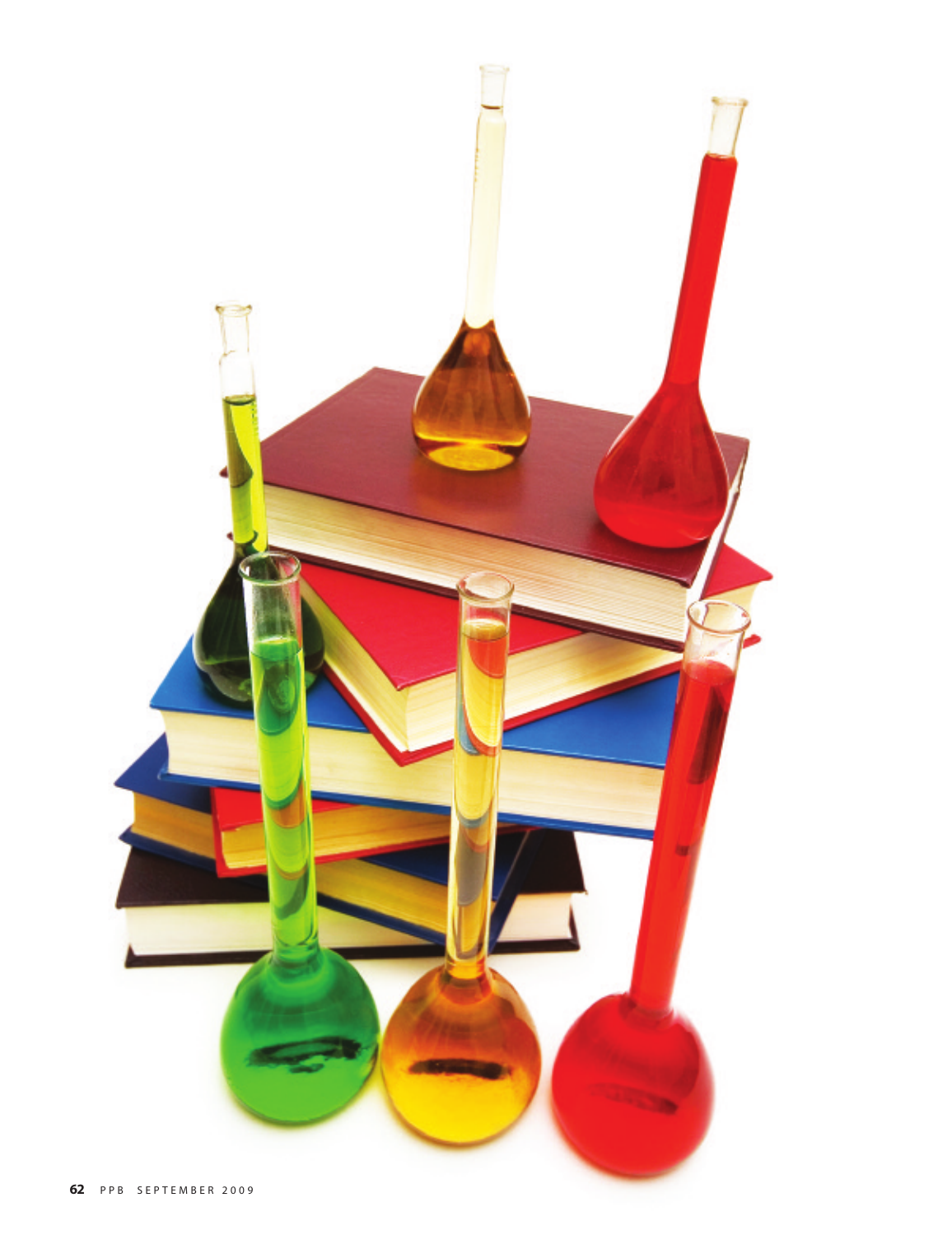# **PHTHALATES:** <sup>A</sup> COMPREHENSIVE A PRODUCT LIABILITY ATTORNEY COMPARES **I TRASTS CPSIA, CALIFOR E**

A PRODUCT LIABILITY ATTORNEY COMPARES AND CONTRASTS CPSIA, CALIFORNIA'S PHTHALATE BAN AND PROPOSITION 65, EXPLAINING WHAT YOU NEED TO KNOW AND WHEN.

**By Sarah Esmaili**

ONSUMER PRODUCTS CONTAINING PHTHALATES have been used for decades, but you may have not heard the word until recently when a firestorm of phthalate-centered controversy, litigation and legislation erupted. Now concern over phthalates is invading the promotional products industry. products industry.

Phthalates (pronounced tha·lates) are a family of chemicals used primarily to make plastics soft and flexible. They are mainly found in PVC or vinyl material and can be seen in a wide variety of products, such as lunchboxes, toys, bags, baby bibs, sporting equipment, clothing and hand tools.

Due to widespread use, the products you sell may potentially contain phthalates. What does this mean for you? Recently, the safety of these chemicals in consumer products has come under increased scrutiny and regulation. Understanding laws regulating phthalate use and recognizing how they impact you is critical to staying competitive and protecting the livelihood of your business.

## **The Consumer Product Safety Improvement Act (CPSIA)**

The CPSIA limits the amount of certain phthalates in children's toys and child-care articles, sets stringent safety standards for consumer products and establishes testing, labeling and certification requirements. Among other things, the CPSIA restricts the use of certain phthalates.

- For a children's toy or child-care article, the chemicals DEHP, DBP or BBP may not be present in concentrations exceeding 0.1 percent.
- For a children's toy that can be placed in a child's mouth or for any child-care article, the chemicals DINP, DIDP or DnOP may not be present in concentrations exceeding 0.1 percent.

A children's toy is a product intended for a child 12 years of age or younger for use when playing. A child-care article is a product that a child three years of age or younger would use when sleeping, feeding, sucking or teething.

Although CPSIA's definition of a toy is broad, the U.S.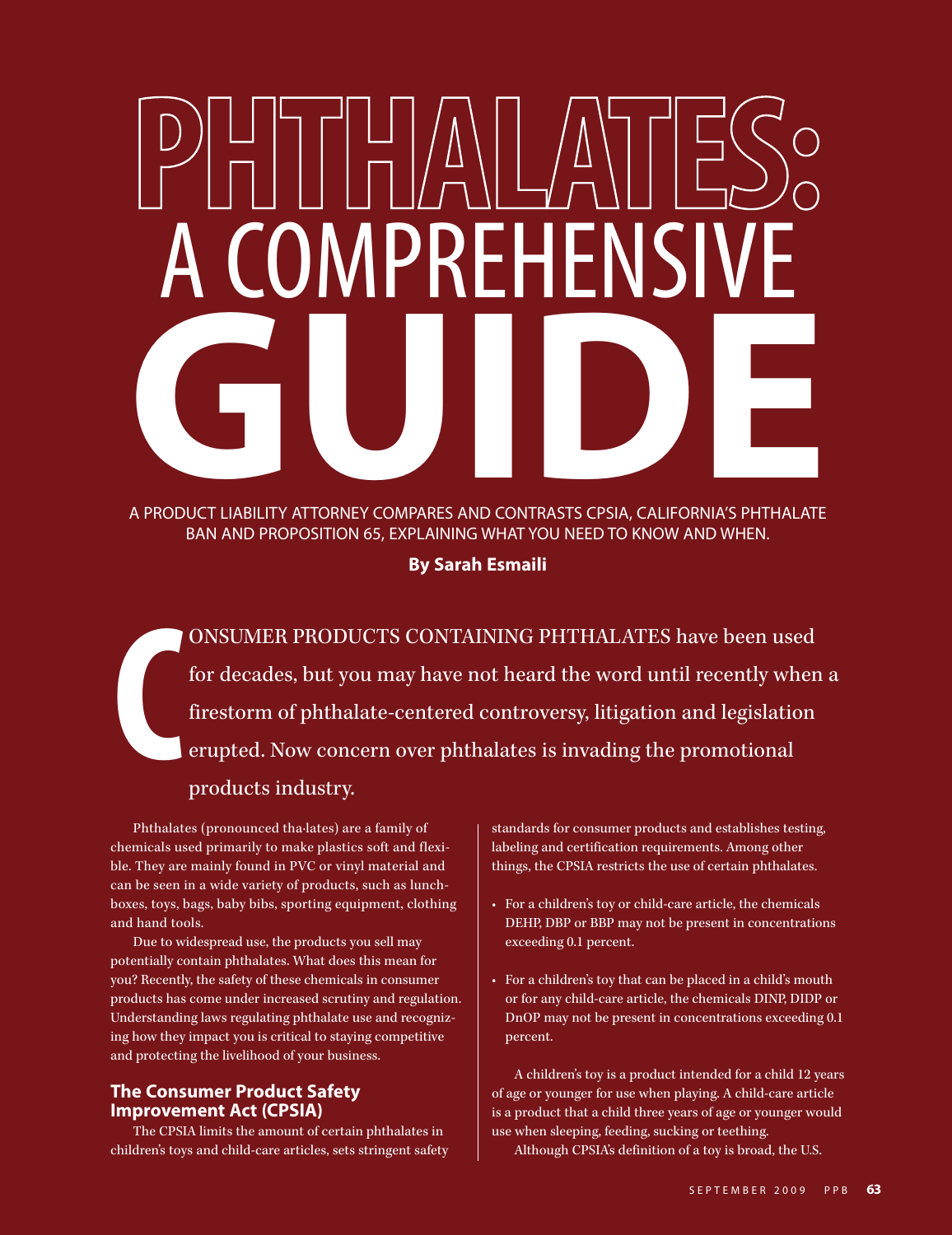

Consumer Product Safety Commission (CPSC) has announced that it is considering whether to apply the exclusions from the term toy used in the industry toy safety standard—ASTM F963-07.

## **Testing And Certification**

Manufacturers and importers of children's products will be required to have products tested by a CPSC-accredited independent laboratory and certify that those products meet the applicable standards. Although the deadline to begin complying with these testing and certification requirements for phthalates was February 10, 2009, shortly before that deadline the CPSC adopted a one-year stay of enforcement of phthalate testing and certification requirements under the CPSIA.

Despite CPSC's temporary delay of testing and certification requirements, children's toys and child-care articles must still comply with the phthalates limits that went into effect February 10, 2009.

## **Do Limits Apply To Inventory Manufactured Prior To This Law?**

Although CPSC initially announced that phthalates restrictions would not apply to children's toys and child-care articles manufactured before the law went into effect February 10, 2009, two environmental groups challenged this enforcement policy in a federal lawsuit. The federal court ruled in favor of the environmental groups and invalidated CPSC's position. After this court ruling,

## **Review And Compliance**

In light of these laws, it is important to evaluate the use of phthalates in your products. Clear communication among suppliers, distributors and retailers is critical to compliance. There are also a wide variety of factors to consider in testing products, such as using the appropriate testing methods, selecting random test samples and using accredited laboratories. In light of the technical challenges, some companies have moved away from regulated phthalates altogether. Even so, companies must use care not to substitute regulated phthalates with other chemicals of concern. For example, California's Phthalates Ban requires a substitute chemical to be the least toxic alternative and prohibits the use of alternatives identified as carcinogens or reproductive toxicants.

In addition to determining the phthalate content of products that you sell, you may want to consider contractual arrangements that specify how liability is to be allocated among parties in the distribution chain in the event an issue arises.

There are various compliance strategies you may want to consider and use as an opportunity to strengthen communication with parties in the distribution chain. Although everyone's efforts in the distribution chain are critical to success, it is important to remember that each business has its own obligation to keep in step with these laws.



the CPSC stated that the phthalate restrictions will apply to preexisting inventory. Thus, children's toys and child-care articles manufactured before the CPSIA's effective date of February 10, 2009, are nonetheless subject to phthalate limits.

#### **Enforcement**

A knowing violation of these requirements is punishable by a civil penalty. The maximum civil penalty is increasing from \$8,000 to \$100,000 per violation, and the maximum penalty for any related series of violations is increasing from \$1.83 million to \$15 million. In some cases, violations may also be punishable by criminal penalties, which have been made more severe under the CPSIA.

## **California's Phthalates Ban**

This law limits the amount of certain phthalates in children's toys and child-care articles for companies doing business in California. It covers the same six phthalates as the CPSIA; however, the restrictions are similar but not identical.

- For toys and child-care articles, the chemicals DEHP, DBP or BBP may not be present in concentrations exceeding 0.1 percent.
- For toys and child-care articles intended for use by a child under three years of age and which can be placed in the child's mouth, the chemicals DINP, DIDP or DnOP may not be present in concentrations exceeding 0.1 percent.

A toy is defined as a product designed or intended by the manufacturer to be used by children when they play. A child-care article is defined as a product designed or intended by the manufacturer to facilitate sleep, relaxation or the feeding of children, or to help children with sucking or teething.

These restrictions apply generally to anyone manufacturing, selling, distributing or offering for sale toys or child-care articles in California.

## **Enforcement**

California's Phthalates Ban does not contain any enforcement provisions, nor does it assign enforcement to any particular state agency. The California Attorney General recently stated that enforcement would take place through California's main consumer protection statute, the Unfair Competition Law. Under that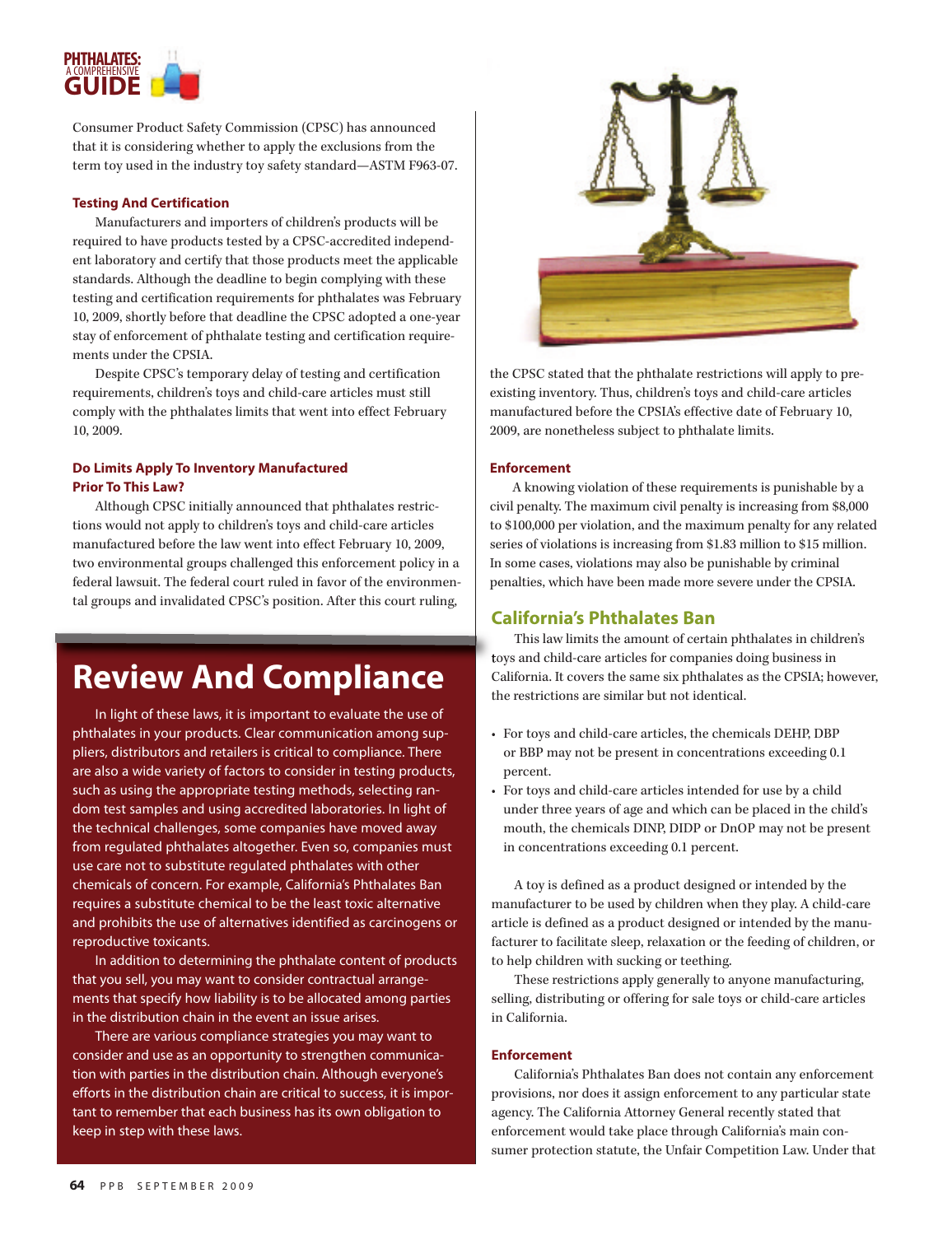

## **Side-By-Side Comparison Of CPSIA, California Phthalates Ban And Proposition 65**

|                                              | <b>CPSIA</b>                                                                                                   | <b>California Phthalates Ban</b>                                                                                                                        | <b>California Proposition 65</b>                                                                                                                                                     |
|----------------------------------------------|----------------------------------------------------------------------------------------------------------------|---------------------------------------------------------------------------------------------------------------------------------------------------------|--------------------------------------------------------------------------------------------------------------------------------------------------------------------------------------|
| <b>Covered Phthalates</b>                    | DEHP, DBP, BBP,<br>DINP, DIDP, DnOP                                                                            | Same as CPSIA                                                                                                                                           | DEHP, DBP, BBP, DIDP<br>and DnHP                                                                                                                                                     |
| <b>Level</b>                                 | $0.1\%$ (1,000 ppm)                                                                                            | Same as CPSIA                                                                                                                                           | Regulates exposures not<br>concentration, but recent<br>Proposition 65 settlements<br>involving phthalates generally<br>range from 200 ppm to 1,000<br>ppm for concentration limits. |
| <b>Toys</b>                                  | For children 12 years<br>of age or less                                                                        | Age limit not defined<br>for DEHP, DBP or BBP                                                                                                           | All ages and all products that<br>can result in an exposure to<br>listed phthalate(s)                                                                                                |
|                                              | For DINP, DIDP and DNOP,<br>only those toys that can<br>be placed in the mouth                                 | For DINP, DIDP and DNOP<br>toys for children less than<br>three years of age,<br>and only those toys that<br>can be placed in the mouth                 |                                                                                                                                                                                      |
|                                              | CPSC is considering the<br>exclusions in ASTM F963-07                                                          |                                                                                                                                                         |                                                                                                                                                                                      |
| <b>Child-care Articles</b>                   | For children three years<br>of age or less                                                                     | Age limit not defined<br>for DEHP, DBP or BBP                                                                                                           | All ages and all products that<br>can result in an exposure to<br>listed phthalate(s)                                                                                                |
|                                              | To facilitate sleeping,<br>feeding, sucking or<br>teething                                                     | Child-care articles for<br>children three years of age<br>or less, and only those toys<br>that can be placed in the<br>mouth for DINP, DIDP<br>and DNOP |                                                                                                                                                                                      |
|                                              |                                                                                                                | Includes products designed<br>to facilitate relaxation                                                                                                  |                                                                                                                                                                                      |
| <b>Using Alternative</b><br><b>Chemicals</b> | Certain alternative chemicals<br>may be banned based on<br>findings of Chronic Hazard<br><b>Advisory Panel</b> | Must use least-toxic<br>alternative and not<br>carcinogens or<br>reproductive toxicants<br>identified by EPA or<br>California agencies                  | Using alternative chemicals<br>that are listed under<br>Proposition 65 may require<br>warnings                                                                                       |
| Source: Arnold & Porter LLP                  |                                                                                                                |                                                                                                                                                         |                                                                                                                                                                                      |

law, a penalty of up to \$2,500 for each violation may be assessed. The court may also impose injunctive relief, restitution and attorneys' fees. Public enforcers, as well as private enforcers acting as private attorneys general, may file suit under California's Unfair Competition Law.

## **Do Limits Apply To Inventory Manufactured Prior To This Law?**

The California Attorney General has stated that inventories of toys and child-care articles that were manufactured before the state law's effective date of January 1, 2009, may not be sold in California unless they meet the limits imposed by the phthalates ban.

## **California Proposition 65**

Proposition 65 does not directly regulate the concentration of phthalates allowed in consumer products. Instead, it obligates companies to provide warnings for products containing certain types of phthalates. Also unlike the CPSIA and California's Phthalates Ban, Proposition 65 applies to any consumer product, regardless of whether it is intended for children or adults.